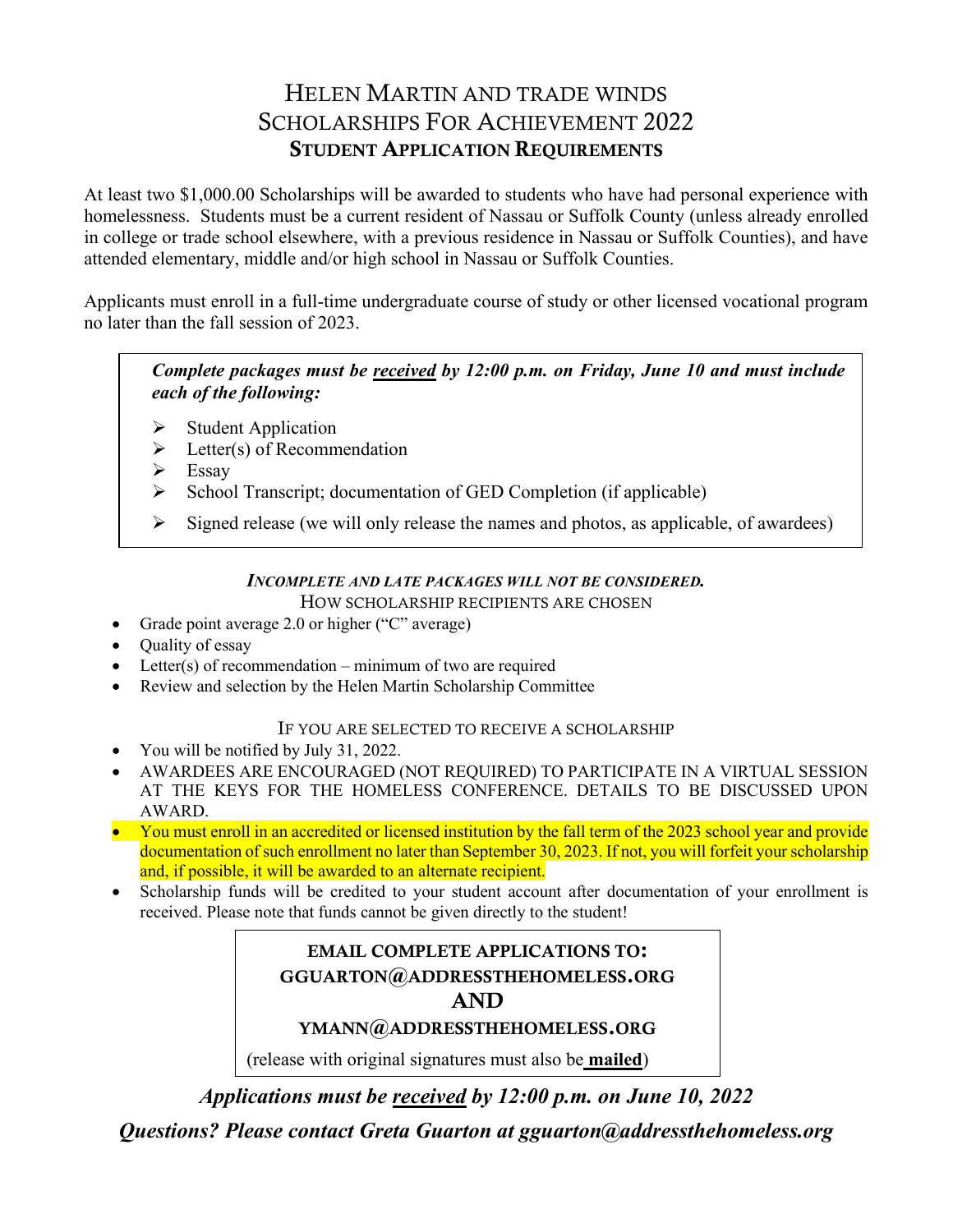# THE HELEN MARTIN & TRADE WINDS SCHOLARSHIPS 2022 STUDENT APPLICATION

Complete Application Package (including School Transcript, Essay, Letter(s) of Recommendation and Student Application) must be received by 12:00 p.m. on June 10, 2022. *Incomplete and late packages will not be considered.*

|                                                                                                                                                                                                     |             |                               | <b>Student Information</b>                                                                                             |       |      |                |
|-----------------------------------------------------------------------------------------------------------------------------------------------------------------------------------------------------|-------------|-------------------------------|------------------------------------------------------------------------------------------------------------------------|-------|------|----------------|
| Name <u> and</u> <b>lead and lead and lead and lead and lead and lead and lead and lead and lead and lead and lead and lead and lead and lead and lead and lead and lead and lead and lead and </b> |             |                               |                                                                                                                        |       |      |                |
|                                                                                                                                                                                                     |             |                               | First                                                                                                                  |       |      | Middle Initial |
| Street                                                                                                                                                                                              |             |                               | Apt. $#$                                                                                                               |       |      |                |
|                                                                                                                                                                                                     | City        |                               | State                                                                                                                  |       |      | Zip            |
|                                                                                                                                                                                                     |             |                               |                                                                                                                        |       |      |                |
|                                                                                                                                                                                                     |             |                               |                                                                                                                        |       |      |                |
| Date of Birth                                                                                                                                                                                       |             |                               |                                                                                                                        |       |      |                |
| Parent or Guardian Name _______________                                                                                                                                                             |             | $\overline{\phantom{0}}$ Last | <u> 1989 - Johann Stoff, deutscher Stoffen und der Stoffen und der Stoffen und der Stoffen und der Stoffen und der</u> |       |      |                |
|                                                                                                                                                                                                     |             |                               |                                                                                                                        | First |      | Middle Initial |
|                                                                                                                                                                                                     |             |                               |                                                                                                                        |       |      |                |
|                                                                                                                                                                                                     |             |                               | <b>High School Information</b>                                                                                         |       |      |                |
|                                                                                                                                                                                                     |             |                               |                                                                                                                        |       |      |                |
| Please check the county for your school district:                                                                                                                                                   |             |                               | Suffolk County <b>Nassau County</b>                                                                                    |       |      |                |
| <b>Current Cumulative Grade Point Average:</b>                                                                                                                                                      |             |                               |                                                                                                                        |       |      |                |
| High School Graduation or GED Completion Date:                                                                                                                                                      |             |                               |                                                                                                                        |       |      |                |
|                                                                                                                                                                                                     |             |                               |                                                                                                                        |       |      |                |
| School Address                                                                                                                                                                                      |             |                               | <u>Street and the street</u>                                                                                           |       |      |                |
|                                                                                                                                                                                                     |             |                               |                                                                                                                        |       |      |                |
|                                                                                                                                                                                                     | City        |                               | State                                                                                                                  |       |      | Zip            |
|                                                                                                                                                                                                     |             |                               |                                                                                                                        |       |      |                |
|                                                                                                                                                                                                     |             |                               | <b>College/University/Vocational School Information</b>                                                                |       |      |                |
| Enrollment Date:                                                                                                                                                                                    | $\Box$ Fall | $\Box$ Spring                 | $\Box$ Summer                                                                                                          |       | Year |                |
| School Name                                                                                                                                                                                         |             |                               |                                                                                                                        |       |      |                |
| School Address                                                                                                                                                                                      |             |                               |                                                                                                                        |       |      |                |
|                                                                                                                                                                                                     | Street      |                               |                                                                                                                        |       |      |                |
|                                                                                                                                                                                                     | City        |                               | State                                                                                                                  |       |      | Zip            |
| Major/Course of Study _______________________                                                                                                                                                       |             |                               |                                                                                                                        |       |      |                |
|                                                                                                                                                                                                     |             |                               | <b>Interests and Hobbies</b>                                                                                           |       |      |                |
|                                                                                                                                                                                                     |             |                               |                                                                                                                        |       |      |                |
|                                                                                                                                                                                                     |             |                               |                                                                                                                        |       |      |                |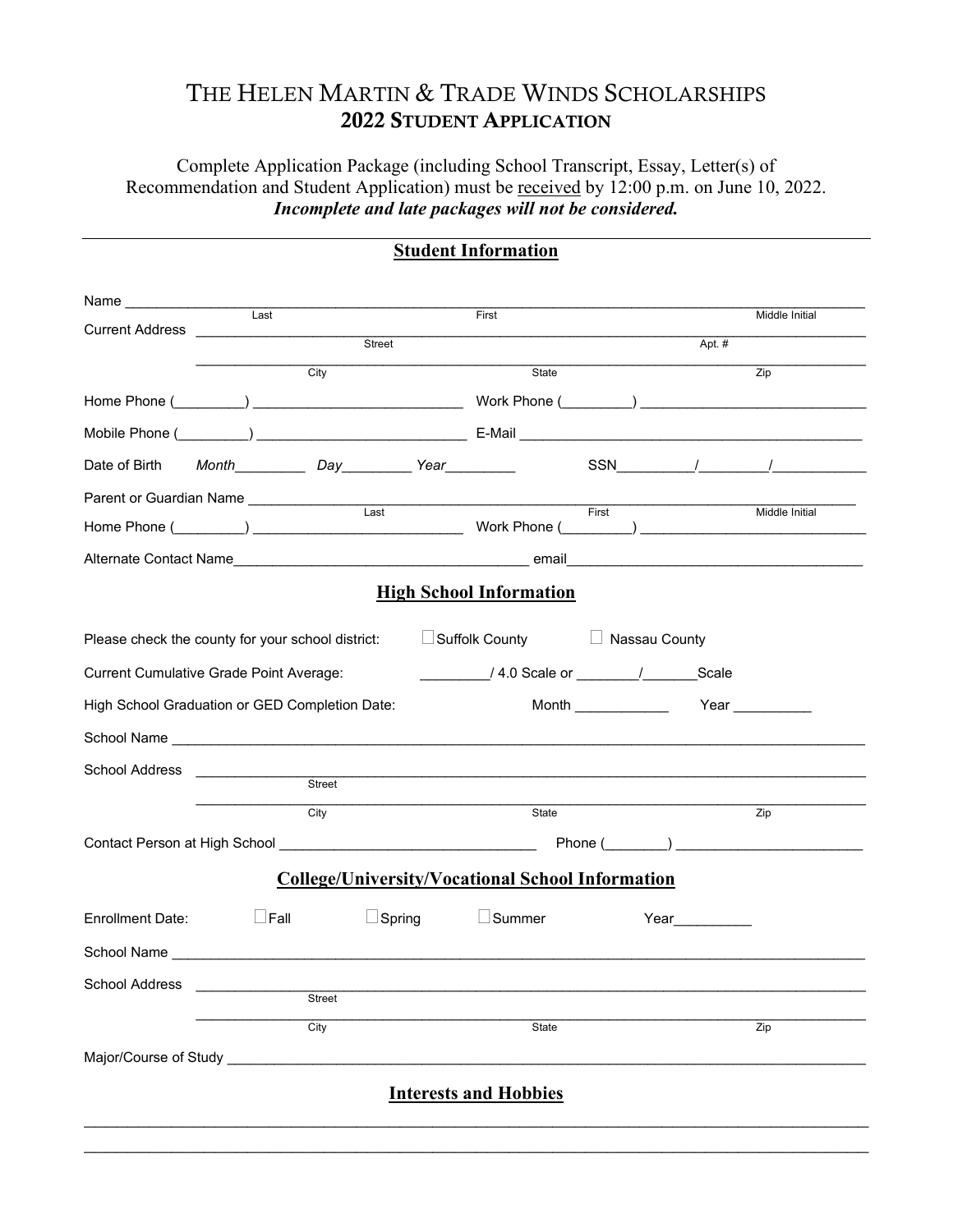## **Professional Letter(s) of Recommendation**

 $\mathcal{L}_\text{max}$  , and the contribution of the contribution of the contribution of the contribution of the contribution of the contribution of the contribution of the contribution of the contribution of the contribution of t  $\mathcal{L}_\text{max}$  , and the contract of the contract of the contract of the contract of the contract of the contract of the contract of the contract of the contract of the contract of the contract of the contract of the contr  $\mathcal{L}_\text{max}$  , and the contribution of the contribution of the contribution of the contribution of the contribution of the contribution of the contribution of the contribution of the contribution of the contribution of t  $\mathcal{L}_\text{max}$  , and the contract of the contract of the contract of the contract of the contract of the contract of the contract of the contract of the contract of the contract of the contract of the contract of the contr  $\mathcal{L}_\text{max}$  , and the contribution of the contribution of the contribution of the contribution of the contribution of the contribution of the contribution of the contribution of the contribution of the contribution of t  $\mathcal{L}_\text{max}$  , and the contract of the contract of the contract of the contract of the contract of the contract of the contract of the contract of the contract of the contract of the contract of the contract of the contr  $\mathcal{L}_\text{max}$  , and the contribution of the contribution of the contribution of the contribution of the contribution of the contribution of the contribution of the contribution of the contribution of the contribution of t  $\mathcal{L}_\text{max}$  , and the contribution of the contribution of the contribution of the contribution of the contribution of the contribution of the contribution of the contribution of the contribution of the contribution of t

Individuals from whom letters of recommendation will be accepted include, but are not limited to, a teacher, guidance counselor, social worker, case manager, or housing worker.

## **Essay**

Tell us about your experience with homelessness. Please describe how you were able to cope on a dayto-day basis. Was there any situation or special person that inspired you? **What are your dreams, hopes and plans?** Please also tell us what college, university or other licensed vocational program you will attend or to which you have applied.

This essay must be a minimum of 750 words. Include your name and address in the upper left corner of the first page.

## **Transcript and/or GED Documentation**

Applications must include a copy of high school transcript including the last semester/quarter completed. Individuals who received a GED must also include documentation that they completed their GED.

# EMAIL COMPLETE APPLICATIONS TO:

GGUARTON@ADDRESSTHEHOMELESS.ORG AND

## YMANN@ADDRESSTHEHOMELESS.ORG

(release with original signatures must also be **mailed**)

*Applications must be received by 12:00 p.m. on June 10, 2022. Incomplete and late packages will not be considered.*

All information will be kept confidential!